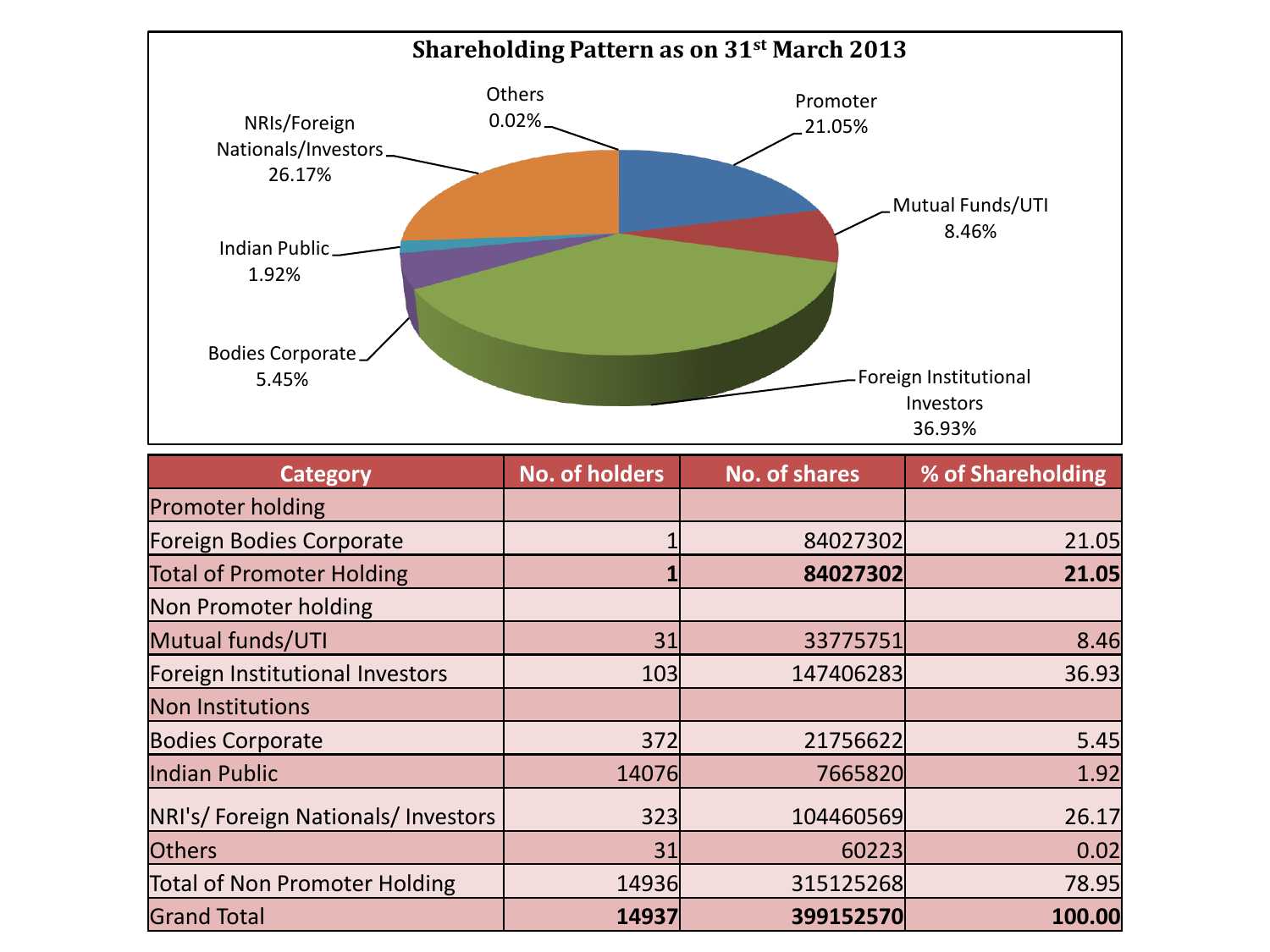|                                                                                                                   |                                  | Introductory sub-table (I)(a)                                   |                                                                                                               |
|-------------------------------------------------------------------------------------------------------------------|----------------------------------|-----------------------------------------------------------------|---------------------------------------------------------------------------------------------------------------|
|                                                                                                                   |                                  |                                                                 |                                                                                                               |
| Name of the Company: REDINGTON (INDIA) LIMITED                                                                    |                                  |                                                                 |                                                                                                               |
| Scrip Code, Name of the scrip, class of security: (BSE) 532805 (NSE) REDINGTON                                    |                                  |                                                                 |                                                                                                               |
| <b>Quarter ended: 31.03.2013</b>                                                                                  |                                  |                                                                 |                                                                                                               |
|                                                                                                                   |                                  |                                                                 |                                                                                                               |
| Partly paid-up shares:-                                                                                           | No. of partly paid-up<br>shares  | As a % of total no. of<br>partly paid-up shares                 | As a % of total no. of shares<br>of the company                                                               |
|                                                                                                                   |                                  |                                                                 |                                                                                                               |
| Held by promoter/promoter group                                                                                   | 0                                | 0                                                               | $\mathbf 0$                                                                                                   |
| Held by public                                                                                                    | $\Omega$                         | $\Omega$                                                        | $\mathbf 0$                                                                                                   |
|                                                                                                                   |                                  |                                                                 |                                                                                                               |
| <b>Total</b>                                                                                                      | 0                                | $\Omega$                                                        | $\mathbf{0}$                                                                                                  |
|                                                                                                                   |                                  |                                                                 |                                                                                                               |
| <b>Outstanding convertible</b><br>securities:-                                                                    | No. of outstanding<br>securities | As a % of total no. of<br>outstanding convertible<br>securities | As a % of total no. of shares<br>of the company, assuming full<br>conversion of the convertible<br>securities |
|                                                                                                                   |                                  |                                                                 |                                                                                                               |
| Held by promoter/promoter group                                                                                   | $\Omega$                         | $\Omega$                                                        | $\Omega$                                                                                                      |
| Held by public                                                                                                    | $\Omega$                         | $\Omega$                                                        | $\Omega$                                                                                                      |
|                                                                                                                   |                                  |                                                                 |                                                                                                               |
| <b>Total</b>                                                                                                      | 0                                | $\Omega$                                                        | $\mathbf{0}$                                                                                                  |
|                                                                                                                   |                                  |                                                                 |                                                                                                               |
| <b>Warrants:-</b>                                                                                                 | No. of warrants                  | As a % of total no.<br>of warrants                              | As a % of total no. of shares<br>of the company, assuming full<br>conversion of warrants                      |
|                                                                                                                   |                                  |                                                                 |                                                                                                               |
| Held by promoter/promoter group                                                                                   | 0                                | 0                                                               | $\mathbf 0$                                                                                                   |
| Held by public                                                                                                    | $\Omega$                         | $\Omega$                                                        | 0                                                                                                             |
|                                                                                                                   |                                  |                                                                 |                                                                                                               |
| <b>Total</b>                                                                                                      | 0                                | 0                                                               | $\mathbf 0$                                                                                                   |
| Total paid-up capital of the company, assuming full conversion of warrants and convertible securities - 399152570 |                                  |                                                                 |                                                                                                               |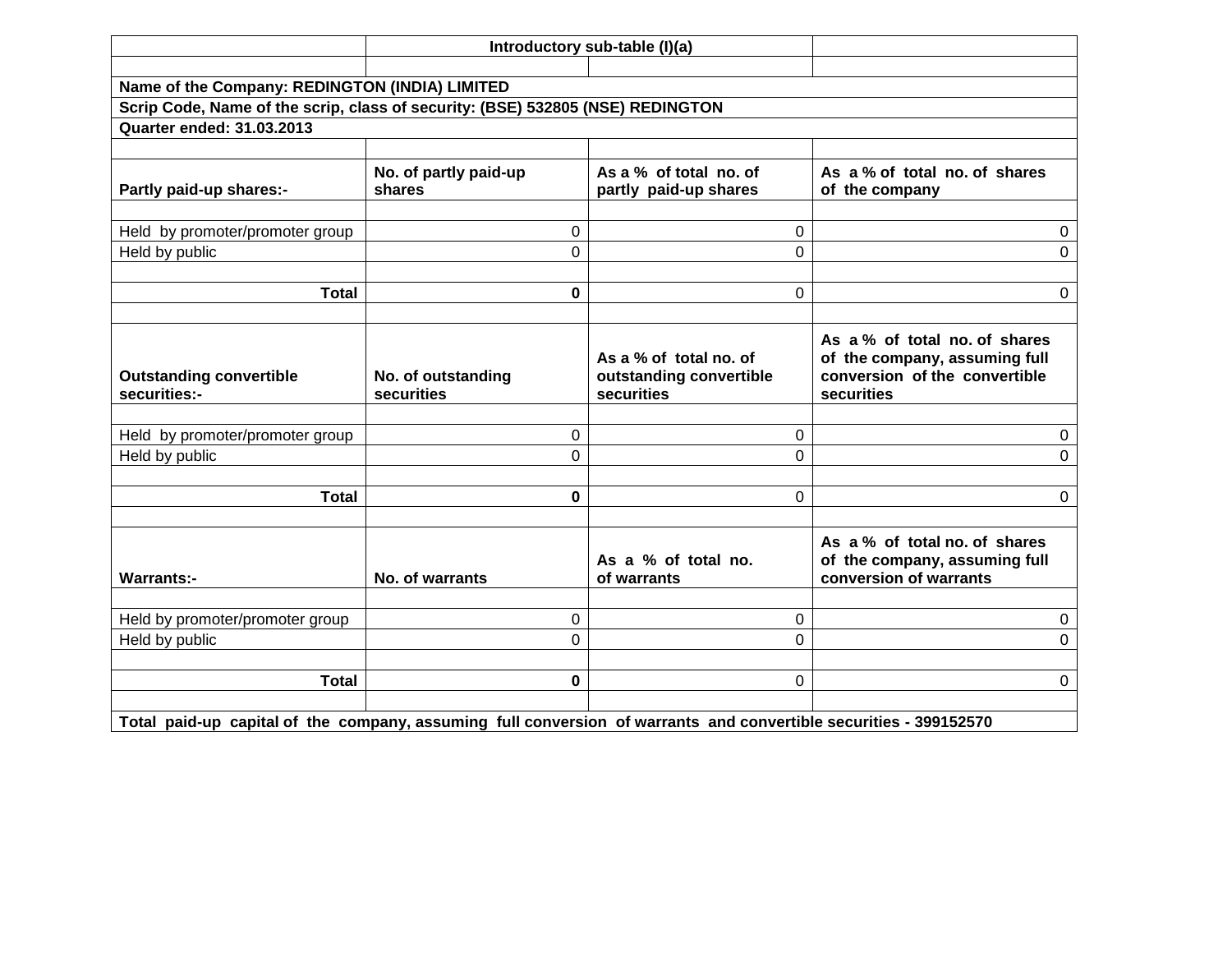|                  | <b>Statement Showing Shareholding Pattern</b>                                            |                                         |                                     |                                                              |                                   |                                                                    |                                                  |                              |  |  |  |  |  |
|------------------|------------------------------------------------------------------------------------------|-----------------------------------------|-------------------------------------|--------------------------------------------------------------|-----------------------------------|--------------------------------------------------------------------|--------------------------------------------------|------------------------------|--|--|--|--|--|
|                  |                                                                                          |                                         |                                     | Table $(I)(a)$                                               |                                   |                                                                    |                                                  |                              |  |  |  |  |  |
| Category<br>code | <b>Category</b> of<br><b>Shareholder</b>                                                 | <b>Number of</b><br><b>Shareholders</b> | <b>Total</b><br>number<br>of shares | <b>Number of</b><br>shares held in<br>dematerialized<br>form |                                   | Total shareholding as a<br>percentage of total<br>number of shares | <b>Shares Pledged or</b><br>otherwise encumbered |                              |  |  |  |  |  |
|                  |                                                                                          |                                         |                                     |                                                              | As a<br>percentage<br>$of(A+B)^1$ | As a<br>percentage<br><b>of</b><br>$(A+B+C)$                       | <b>Number</b><br><b>of</b><br>shares             | As a<br>percentage           |  |  |  |  |  |
| (I)              | (II)                                                                                     | (III)                                   | (IV)                                | (V)                                                          | (VI)                              | (VII)                                                              | (VIII)                                           | $(IX)=$<br>$(VIII)/(IV)*100$ |  |  |  |  |  |
| (A)              | <b>Shareholding of Promoter and</b><br>Promoter Group <sup>2</sup>                       |                                         |                                     |                                                              |                                   |                                                                    |                                                  |                              |  |  |  |  |  |
| $\mathbf{1}$     | <b>Indian</b>                                                                            |                                         |                                     |                                                              |                                   |                                                                    |                                                  |                              |  |  |  |  |  |
| (a)              | Individuals/Hindu Undivided<br>Family                                                    | $\boldsymbol{0}$                        | $\boldsymbol{0}$                    | $\boldsymbol{0}$                                             | 0.00                              | 0.00                                                               | 0.00                                             | 0.00                         |  |  |  |  |  |
| (b)              | Central Government/ State<br>Government(s)                                               | $\boldsymbol{0}$                        | $\boldsymbol{0}$                    | $\boldsymbol{0}$                                             | 0.00<br>0.00                      |                                                                    | 0.00                                             | 0.00                         |  |  |  |  |  |
| (c)              | <b>Bodies Corporate</b>                                                                  | $\boldsymbol{0}$                        | $\boldsymbol{0}$                    | $\boldsymbol{0}$                                             | 0.00                              | 0.00                                                               |                                                  | 0.00                         |  |  |  |  |  |
| (d)              | Financial Institutions/ Banks                                                            | $\overline{0}$                          | $\boldsymbol{0}$                    | $\boldsymbol{0}$                                             | 0.00                              | 0.00                                                               | 0.00<br>0.00                                     | 0.00                         |  |  |  |  |  |
| (e)              | Any Others(Specify)                                                                      |                                         |                                     |                                                              |                                   |                                                                    |                                                  |                              |  |  |  |  |  |
|                  | Sub Total $(A)(1)$                                                                       | $\bf{0}$                                | $\bf{0}$                            | $\bf{0}$                                                     | 0.00                              | 0.00                                                               | 0.00                                             | 0.00                         |  |  |  |  |  |
|                  |                                                                                          |                                         |                                     |                                                              |                                   |                                                                    |                                                  |                              |  |  |  |  |  |
| $\boldsymbol{2}$ | Foreign                                                                                  |                                         |                                     |                                                              |                                   |                                                                    |                                                  |                              |  |  |  |  |  |
| $\rm{a}$         | <b>Individuals (Non-Residents</b><br>Individuals/<br>Foreign Individuals)                | $\boldsymbol{0}$                        | $\boldsymbol{0}$                    | $\boldsymbol{0}$                                             | 0.00                              | 0.00                                                               | 0.00                                             | 0.00                         |  |  |  |  |  |
| $\mathbf b$      | <b>Bodies</b> Corporate                                                                  |                                         | 84027302                            | 84027302                                                     | 21.05                             | 21.05                                                              | 0.00                                             | 0.00                         |  |  |  |  |  |
| $\mathbf{C}$     | Institutions                                                                             | $\boldsymbol{0}$                        | $\boldsymbol{0}$                    | $\boldsymbol{0}$                                             | 0.00                              | 0.00                                                               | 0.00                                             | 0.00                         |  |  |  |  |  |
| d                | Qualified foreign Investors                                                              | $\boldsymbol{0}$                        | $\boldsymbol{0}$                    | $\boldsymbol{0}$                                             | 0.00                              | 0.00                                                               | 0.00                                             | 0.00                         |  |  |  |  |  |
| $\mathbf{e}$     | Any Others(Specify)                                                                      |                                         |                                     |                                                              |                                   |                                                                    |                                                  |                              |  |  |  |  |  |
|                  | Sub Total $(A)(2)$                                                                       | $\mathbf{1}$                            | 84027302                            | 84027302                                                     | 21.05                             | 21.05                                                              | 0.00                                             | 0.00                         |  |  |  |  |  |
|                  | <b>Total Shareholding of</b><br><b>Promoter</b> and Promoter<br>Group (A)= (A)(1)+(A)(2) | $\mathbf{1}$                            | 84027302                            | 84027302                                                     | 21.05                             | 21.05                                                              | 0.00                                             | 0.00                         |  |  |  |  |  |
|                  |                                                                                          |                                         |                                     |                                                              |                                   |                                                                    |                                                  |                              |  |  |  |  |  |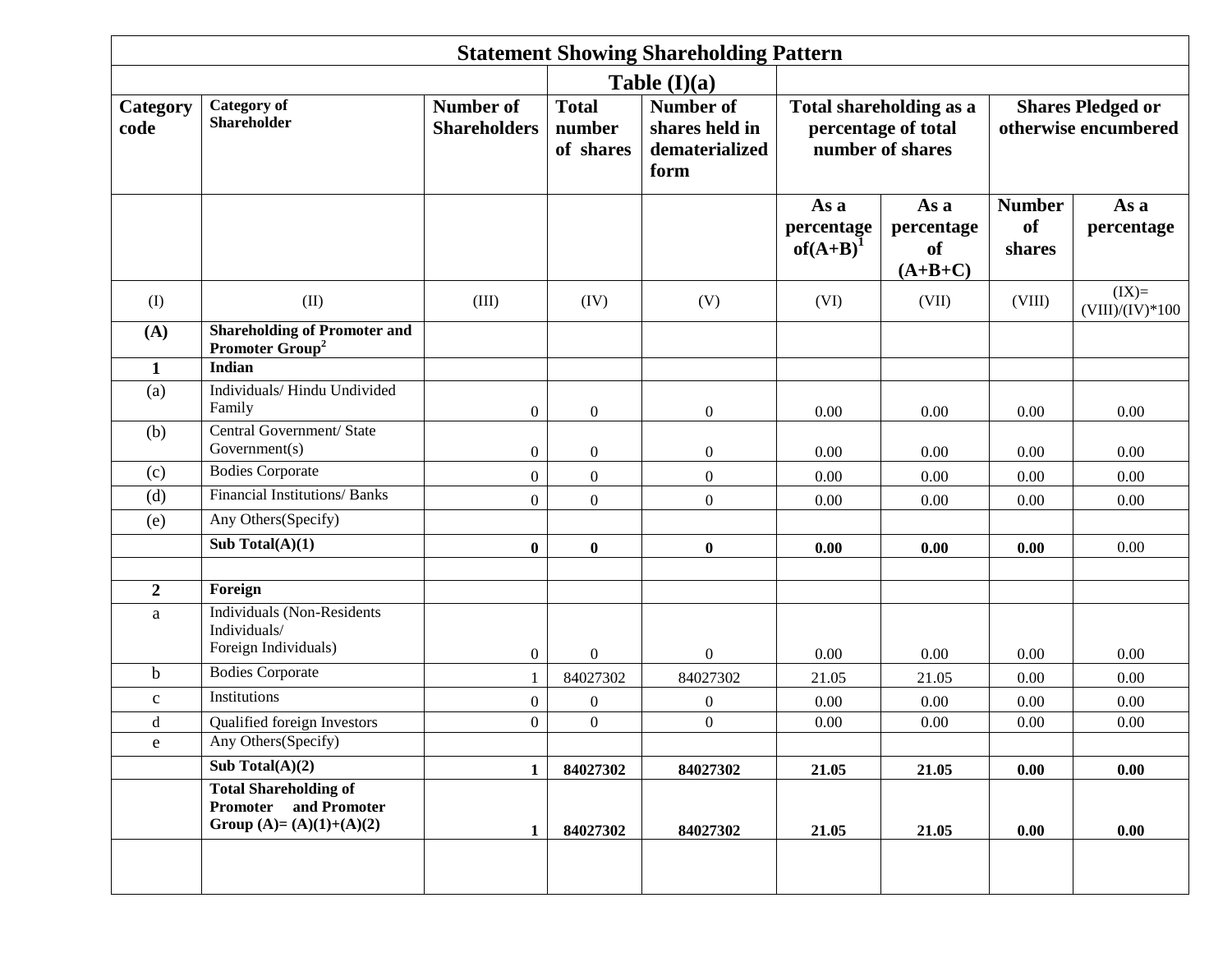| (B)            | <b>Public shareholding</b>                                                                  |                  |                  |                  |        |        |          |      |
|----------------|---------------------------------------------------------------------------------------------|------------------|------------------|------------------|--------|--------|----------|------|
| $\mathbf{1}$   | <b>Institutions</b>                                                                         |                  |                  |                  |        |        |          |      |
| (a)            | Mutual Funds/UTI                                                                            | 31               | 33775751         | 33775751         | 8.46   | 8.46   | 0.00     | 0.00 |
| (b)            | Financial Institutions Banks                                                                | $\boldsymbol{0}$ | $\boldsymbol{0}$ | $\boldsymbol{0}$ | 0.00   | 0.00   | 0.00     | 0.00 |
| (c)            | Central Government/ State                                                                   |                  |                  |                  |        |        |          |      |
|                | Government(s)                                                                               | $\boldsymbol{0}$ | $\overline{0}$   | $\boldsymbol{0}$ | 0.00   | 0.00   | 0.00     | 0.00 |
| (d)            | Venture Capital Funds                                                                       | $\overline{0}$   | $\boldsymbol{0}$ | $\overline{0}$   | 0.00   | 0.00   | 0.00     | 0.00 |
| (e)            | <b>Insurance Companies</b>                                                                  | $\boldsymbol{0}$ | $\boldsymbol{0}$ | $\boldsymbol{0}$ | 0.00   | 0.00   | 0.00     | 0.00 |
| (f)            | Foreign Institutional Investors                                                             | 103              | 147406283        | 147406283        | 36.93  | 36.93  | 0.00     | 0.00 |
| (g)            | Foreign Venture Capital<br>Investors                                                        | $\boldsymbol{0}$ | $\boldsymbol{0}$ | $\boldsymbol{0}$ | 0.00   | 0.00   | 0.00     | 0.00 |
| (h)            | Qualified Foreign Investor                                                                  | $\boldsymbol{0}$ | $\boldsymbol{0}$ | $\boldsymbol{0}$ | 0.00   | 0.00   | 0.00     | 0.00 |
| (i)            | Any Other                                                                                   | $\mathbf{0}$     | $\boldsymbol{0}$ | $\boldsymbol{0}$ | 0.00   | 0.00   | 0.00     | 0.00 |
|                | Sub-Total $(B)(1)$                                                                          | 134              | 181182034        | 181182034        | 45.39  | 45.39  | 0.00     | 0.00 |
|                |                                                                                             |                  |                  |                  |        |        |          |      |
| B <sub>2</sub> | <b>Non-institutions</b>                                                                     |                  |                  |                  |        |        |          |      |
| (a)            | <b>Bodies Corporate</b>                                                                     | 372              | 21756622         | 21756622         | 5.45   | 5.45   | 0.00     | 0.00 |
| (b)            | Individuals                                                                                 |                  |                  |                  |        |        |          |      |
| $\bf{I}$       | Individuals -i. Individual<br>shareholders holding nominal<br>share capital up to Rs 1 lakh | 13601            | 6319646          | 6267246          | 1.58   | 1.58   | 0.00     | 0.00 |
| $\rm II$       | ii. Individual shareholders<br>holding nominal share capital<br>in excess of Rs. 1 lakh.    | 5                | 831900           | 831900           | 0.21   | 0.21   | 0.00     | 0.00 |
| (c)            | Qualified Foreign Investor                                                                  | $\boldsymbol{0}$ | $\mathbf{0}$     | $\overline{0}$   | 0.00   | 0.00   | 0.00     | 0.00 |
| (d)            | Any Other (specify)                                                                         |                  |                  |                  |        |        |          |      |
| $(d-i)$        | Clearing members                                                                            | 31               | 60223            | 60223            | 0.02   | 0.02   | 0.00     | 0.00 |
| $(d-ii)$       | Directors and relatives                                                                     | $8\,$            | 1234015          | 1233965          | 0.31   | 0.31   | $0.00\,$ | 0.00 |
| $(d-iii)$      | Foreign Coporate bodies                                                                     | $\boldsymbol{2}$ | 102245940        | 7950000          | 25.62  | 25.62  | 0.00     | 0.00 |
| $(d-iv)$       | <b>Foreign Nationals</b>                                                                    | $\tau$           | 152250           | 151000           | 0.04   | 0.04   | 0.00     | 0.00 |
| $(d-v)$        | <b>Hindu Undivided Families</b>                                                             | 458              | 192357           | 192357           | 0.05   | 0.05   | 0.00     | 0.00 |
| $(d-vi)$       | Non Resident Indians                                                                        | 312              | 1142433          | 1116058          | 0.29   | 0.29   | 0.00     | 0.00 |
| $(d-vii)$      | <b>Trusts</b>                                                                               | 6                | 7848             | 1153             | 0.00   | 0.00   | 0.00     | 0.00 |
|                | Sub-Total $(B)(2)$                                                                          | 14802            | 133943234        | 39560524         | 33.56  | 33.56  | 0.00     | 0.00 |
|                | <b>Public Shareholding</b><br><b>Total</b>                                                  |                  |                  |                  |        |        |          |      |
| <b>(B)</b>     | $(B)=(B)(1)+(B)(2)$                                                                         | 14936            | 315125268        | 220742558        | 78.95  | 78.95  | 0.00     | 0.00 |
|                | <b>TOTAL</b> $(A)+(B)$                                                                      | 14937            | 399152570        | 304769860        | 100.00 | 100.00 | 0.00     | 0.00 |
|                |                                                                                             |                  |                  |                  |        |        |          |      |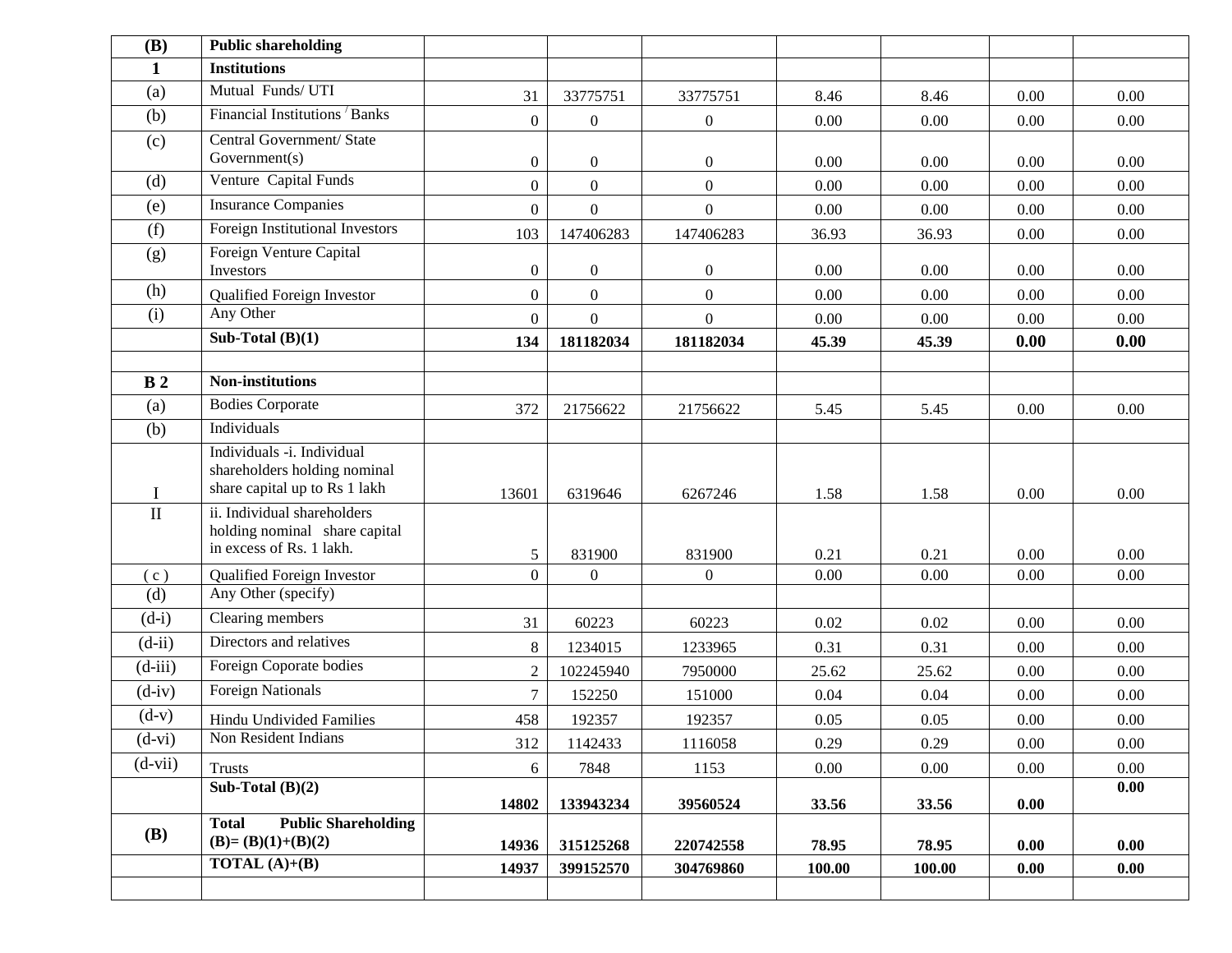| (C) | Shares held by Custodians<br>and against which<br><b>Depository Receipts have been</b><br>issued |       |           |           |        |        |      |      |
|-----|--------------------------------------------------------------------------------------------------|-------|-----------|-----------|--------|--------|------|------|
|     | Promoter and Promoter Group                                                                      |       |           |           | 0.00   | 0.00   | 0.00 | 0.00 |
|     | Public                                                                                           |       |           |           | 0.00   | 0.00   | 0.00 | 0.00 |
|     | Sub-Total $(C)$                                                                                  |       |           |           | 0.00   | 0.00   | 0.00 | 0.00 |
|     |                                                                                                  |       |           |           |        |        |      |      |
|     | <b>GRAND TOTAL</b> $(A)+(B)+(C)$                                                                 | 14937 | 399152570 | 304769860 | 100.00 | 100.00 | 0.00 | 0.00 |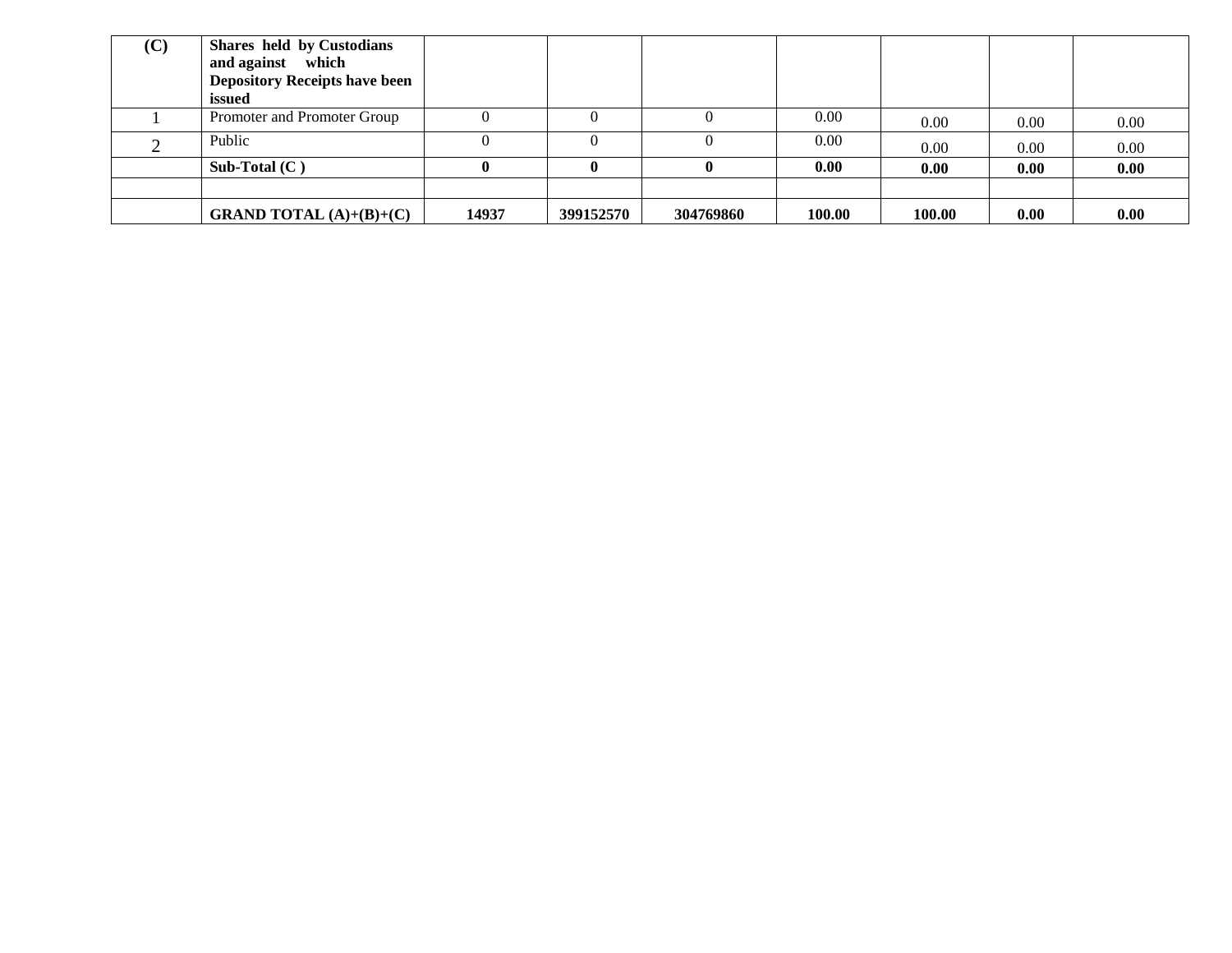#### **(I)(b) Statement showing holding of securities (including shares, warrants, convertible securities) of persons belonging to the category "Promoter and Promoter Group"**

|              | Name of the<br>shareholder          | <b>Details of Shares held</b> |                                                               | Encumbered shares (*) |                        |                                                                                | <b>Details of warrants</b>                  |                                                                                    | <b>Details of convertible</b><br>securities                  |                                                                                                     | <b>Total shares</b><br><i>(including)</i><br>underlying<br>shares<br>assuming<br>full<br>conversion<br>of warrants<br>and<br>convertible<br>securities) as<br>$a\%$ of<br>diluted<br>share capital |
|--------------|-------------------------------------|-------------------------------|---------------------------------------------------------------|-----------------------|------------------------|--------------------------------------------------------------------------------|---------------------------------------------|------------------------------------------------------------------------------------|--------------------------------------------------------------|-----------------------------------------------------------------------------------------------------|----------------------------------------------------------------------------------------------------------------------------------------------------------------------------------------------------|
| Sr. No.      |                                     | Number of<br>shares held      | As a % of<br>grand total<br>$(A) + (B) + ($<br>$\mathbf{C}$ ) | No.                   | As a percentage        | As a % of<br>grand total<br>$(A)+(B)+(C)$<br>$\int$ of sub-<br>clause $(I)(a)$ | <b>Number</b><br>of<br>warrant<br>S<br>held | As a %<br>total<br>number<br>of<br>warrant<br>${\bf S}$<br>of the<br>same<br>class | <b>Number</b><br>of<br>convertibl<br>e<br>securities<br>held | As a %<br>total<br>number of<br>convertibl<br>$\mathbf{e}$<br>securities<br>of the<br>same<br>class |                                                                                                                                                                                                    |
| (1)          | (II)                                | (III)                         | (IV)                                                          | (V)                   | $(VI) = (V)/(III)^*10$ | (VII)                                                                          | (VIII)                                      | (IX)                                                                               | (X)                                                          | (XI)                                                                                                | (XII)                                                                                                                                                                                              |
| 1            | Redington<br>(Mauritius)<br>Limited | 84027302                      | 21.05                                                         | $\overline{0}$        | $0.00\,$               | 0.00                                                                           | 0.00                                        | $0.00\,$                                                                           | 0.00                                                         | 0.00                                                                                                | 21.05                                                                                                                                                                                              |
| <b>TOTAL</b> |                                     | 84027302                      | 21.05                                                         | $\bf{0}$              | 0.00                   | 0.00                                                                           | $\bf{0}$                                    | $\bf{0}$                                                                           | $\bf{0}$                                                     | $\bf{0}$                                                                                            | 21.05                                                                                                                                                                                              |

**(\*) The term "encumbrance" has the same meaning as assigned to it in regulation 28(3) of the SAST Regulations, 2011**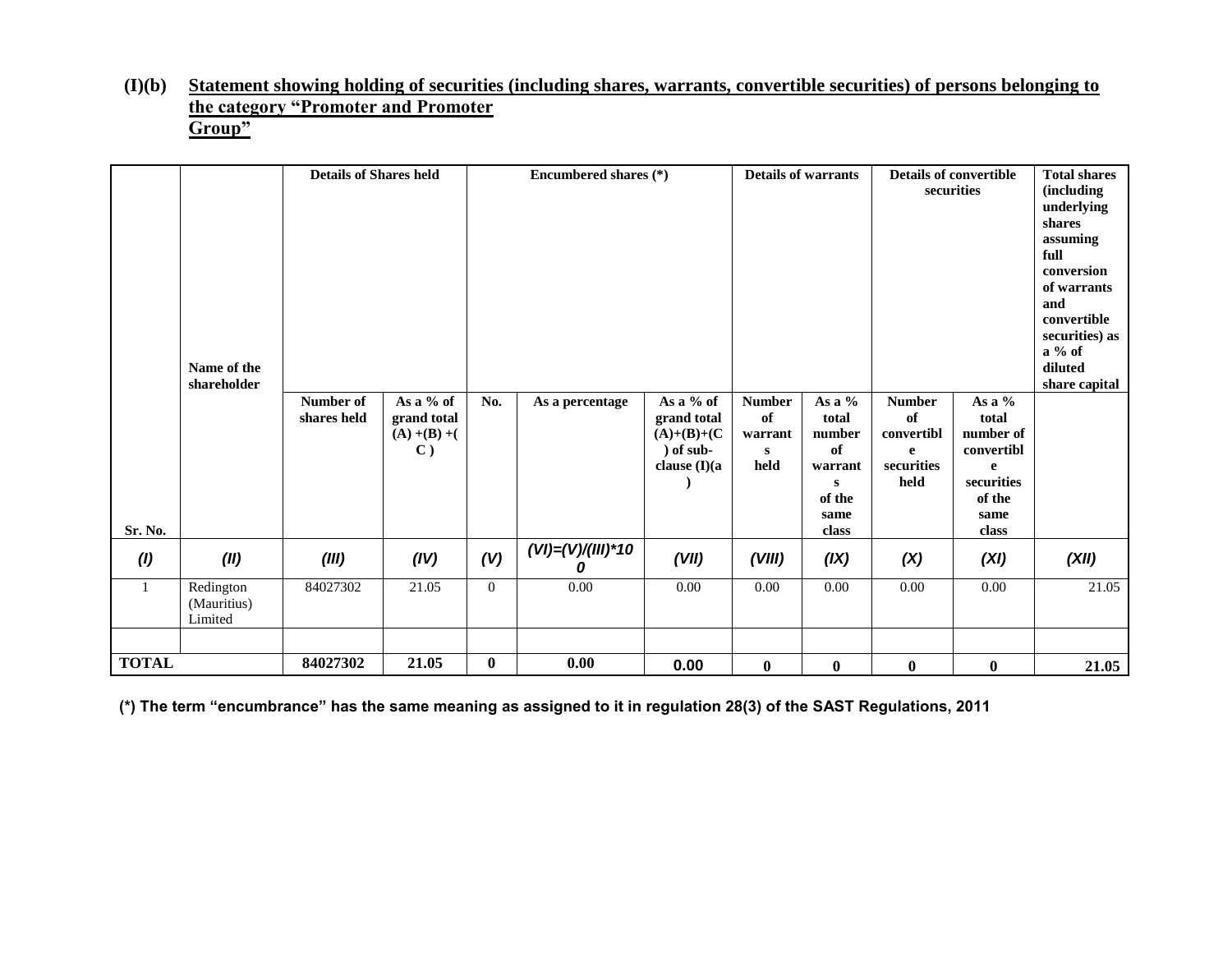## **(I)(c)(i) Statement showing holding of securities (including shares, warrants, convertible securities) of persons belonging to the category "Public" and holding more than 1% of the total number of shares**

| Sr. No.        | Name of the shareholder                                         | Number of<br>shares held | Shares as a<br>percentage of                                                                                                              | <b>Details of warrants</b>              |                                                                        |                                                | <b>Details of convertible</b><br>securities                                        | <b>Total shares</b><br>(including                                                                                                             |
|----------------|-----------------------------------------------------------------|--------------------------|-------------------------------------------------------------------------------------------------------------------------------------------|-----------------------------------------|------------------------------------------------------------------------|------------------------------------------------|------------------------------------------------------------------------------------|-----------------------------------------------------------------------------------------------------------------------------------------------|
|                |                                                                 |                          | total number<br>of shares {i.e.,<br><b>Grand Total</b><br>$(A)+(B)+(C)$<br>indicated in<br><b>Statement at</b><br>para $(I)(a)$<br>above} | <b>Number</b><br>of<br>warrants<br>held | As a %<br>total<br>number<br>of<br>warrants<br>of<br>the same<br>class | Number of<br>convertible<br>securities<br>held | % w.r.t<br>total<br>number of<br>convertible<br>securities of<br>the same<br>class | underlying<br>shares<br>assuming full<br>conversion of<br>warrants and<br>convertible<br>securities)<br>as a % of diluted<br>share<br>capital |
| $\mathbf{1}$   | Synnex (Mauritius) Ltd                                          | 94,295,940               | 23.62                                                                                                                                     | $\boldsymbol{0}$                        | $\overline{0}$                                                         | $\boldsymbol{0}$                               | $\boldsymbol{0}$                                                                   | 23.62                                                                                                                                         |
| $\overline{2}$ | <b>Standard Chartered Private Equity (Mauritius)</b><br>Limited | 47,686,500               | 11.95                                                                                                                                     | $\boldsymbol{0}$                        | $\boldsymbol{0}$                                                       | $\boldsymbol{0}$                               | $\boldsymbol{0}$                                                                   | 11.95                                                                                                                                         |
| $\overline{3}$ | <b>SBI</b> Mutual Fund                                          | 20,409,218               | 5.11                                                                                                                                      | $\boldsymbol{0}$                        | $\boldsymbol{0}$                                                       | $\boldsymbol{0}$                               | $\boldsymbol{0}$                                                                   | 5.11                                                                                                                                          |
| $\overline{4}$ | <b>ICICI Prudential Life Insurance Company</b>                  | 16,378,275               | 4.10                                                                                                                                      | $\boldsymbol{0}$                        | $\boldsymbol{0}$                                                       | $\boldsymbol{0}$                               | $\boldsymbol{0}$                                                                   | 4.10                                                                                                                                          |
| 5              | Columbia Wanger Fund                                            | 15,984,021               | 4.00                                                                                                                                      | $\overline{0}$                          | $\boldsymbol{0}$                                                       | $\boldsymbol{0}$                               | $\boldsymbol{0}$                                                                   | 4.00                                                                                                                                          |
| 6              | Morgan Stanley fund                                             | 12,390,169               | 3.10                                                                                                                                      | $\boldsymbol{0}$                        | $\boldsymbol{0}$                                                       | $\boldsymbol{0}$                               | $\boldsymbol{0}$                                                                   | 3.10                                                                                                                                          |
| $\tau$         | Goldman Sachs Investments Mauritius I Limited                   | 9,816,750                | 2.46                                                                                                                                      | $\boldsymbol{0}$                        | $\boldsymbol{0}$                                                       | $\boldsymbol{0}$                               | $\boldsymbol{0}$                                                                   | 2.46                                                                                                                                          |
| 8              | India Capital Fund Limited                                      | 9,096,098                | 2.28                                                                                                                                      | $\overline{0}$                          | $\boldsymbol{0}$                                                       | $\boldsymbol{0}$                               | $\boldsymbol{0}$                                                                   | 2.28                                                                                                                                          |
| 9              | Wishbone Global Investments Holdings                            | 8,600,000                | 2.15                                                                                                                                      | $\overline{0}$                          | $\overline{0}$                                                         | $\overline{0}$                                 | $\mathbf{0}$                                                                       | 2.15                                                                                                                                          |
| 10             | Franklin Templeton Fund                                         | 8,418,947                | 2.11                                                                                                                                      | $\boldsymbol{0}$                        | $\overline{0}$                                                         | $\boldsymbol{0}$                               | $\boldsymbol{0}$                                                                   | 2.11                                                                                                                                          |
| 11             | <b>DNB</b> Fund                                                 | 6,028,000                | 1.51                                                                                                                                      | $\boldsymbol{0}$                        | $\boldsymbol{0}$                                                       | $\boldsymbol{0}$                               | $\boldsymbol{0}$                                                                   | 1.51                                                                                                                                          |
| 12             | <b>IDFC</b> Premier equity Fund                                 | 5,355,674                | 1.34                                                                                                                                      | $\overline{0}$                          | $\boldsymbol{0}$                                                       | $\boldsymbol{0}$                               | $\boldsymbol{0}$                                                                   | 1.34                                                                                                                                          |
| 13             | First State Investments Intl. Ltd                               | 5,249,159                | 1.32                                                                                                                                      | $\overline{0}$                          | $\boldsymbol{0}$                                                       | $\boldsymbol{0}$                               | $\boldsymbol{0}$                                                                   | 1.32                                                                                                                                          |
| 14             | SLOANE Robinson LLP A/c                                         | 5,105,171                | 1.28                                                                                                                                      | $\boldsymbol{0}$                        | $\boldsymbol{0}$                                                       | $\boldsymbol{0}$                               | $\boldsymbol{0}$                                                                   | 1.28                                                                                                                                          |
|                | <b>TOTAL</b>                                                    | 264,813,922              | 66.34                                                                                                                                     | $\bf{0}$                                | $\bf{0}$                                                               | $\bf{0}$                                       | $\pmb{0}$                                                                          | 66.34                                                                                                                                         |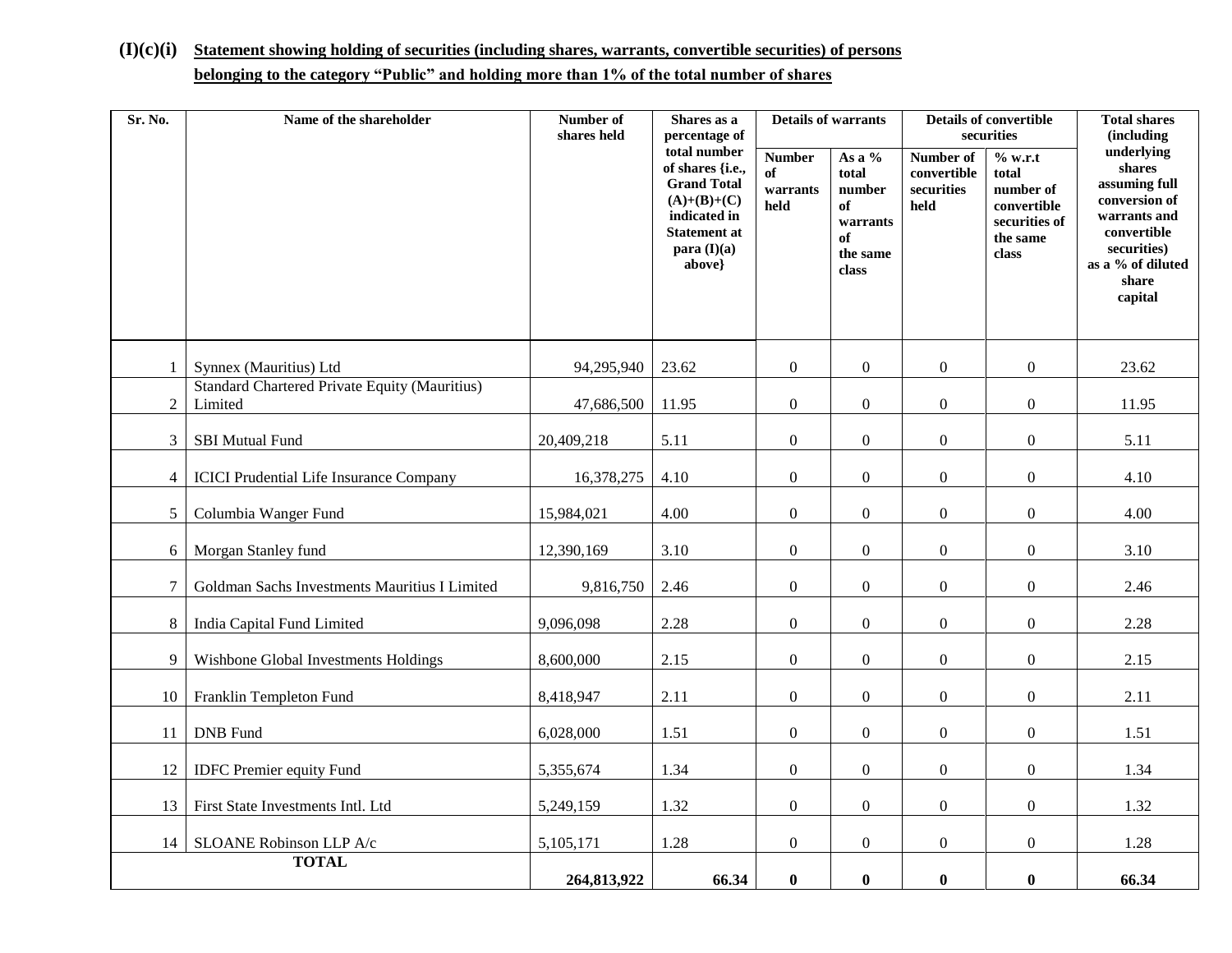### **(I)(c)(ii) Statement showing holding of securities (including shares, warrants, convertible securities) of persons (together with PAC) belonging to the category "Public" and holding more than 5% of the total number of shares of the company**

| Sr. No.        | Name(s) of the<br>shareholder(s) and<br>the Persons Acting in<br>Concert (PAC) with<br>them | <b>Number</b><br>of shares | Shares as a<br>percentage of<br>total number<br>of shares<br>{ <i>i.e.</i> , Grand<br><b>Total</b><br>$(A)+(B)+(C)$<br>indicated in<br><b>Statement at</b><br>para (I)(a)<br>above} | <b>Details of warrants</b><br><b>Number</b><br>of<br>warrants | securities<br>As a $%$<br>% w.r.t<br>Number of<br>convertible<br>total<br>total<br>securities<br>number<br>of<br>held<br>securities<br>warrants<br>of the<br>of the<br>same<br>same<br>class<br>class |              | <b>Details of convertible</b><br>number of<br>convertible | <b>Total shares</b><br><i>(including)</i><br>underlying<br>shares<br>assuming full<br>conversion of<br>warrants and<br>convertible<br>securities) as a<br>% of diluted<br>share capital |
|----------------|---------------------------------------------------------------------------------------------|----------------------------|-------------------------------------------------------------------------------------------------------------------------------------------------------------------------------------|---------------------------------------------------------------|-------------------------------------------------------------------------------------------------------------------------------------------------------------------------------------------------------|--------------|-----------------------------------------------------------|-----------------------------------------------------------------------------------------------------------------------------------------------------------------------------------------|
|                | Synnex (Mauritius) Ltd                                                                      | 94,295,940   23.62         |                                                                                                                                                                                     | $\mathbf{0}$                                                  | $\overline{0}$                                                                                                                                                                                        | $\Omega$     | $\overline{0}$                                            | 23.62                                                                                                                                                                                   |
|                | <b>Standard Chartered Private Equity (Mauritius)</b>                                        |                            |                                                                                                                                                                                     |                                                               |                                                                                                                                                                                                       |              |                                                           |                                                                                                                                                                                         |
| $\overline{2}$ | Limited                                                                                     | 47,686,500                 | 11.95                                                                                                                                                                               | $\theta$                                                      | $\Omega$                                                                                                                                                                                              | $\theta$     | $\overline{0}$                                            | 11.95                                                                                                                                                                                   |
|                |                                                                                             |                            |                                                                                                                                                                                     |                                                               |                                                                                                                                                                                                       |              |                                                           |                                                                                                                                                                                         |
| 3              | <b>SBI Mutual Fund</b>                                                                      | 20,409,218                 | 5.11                                                                                                                                                                                | $\theta$                                                      | $\Omega$                                                                                                                                                                                              | $\Omega$     | $\overline{0}$                                            | 5.11                                                                                                                                                                                    |
|                | <b>TOTAL</b>                                                                                | 162,391,658                | 40.68                                                                                                                                                                               | $\mathbf{0}$                                                  | $\mathbf{0}$                                                                                                                                                                                          | $\mathbf{0}$ | $\bf{0}$                                                  | 40.68                                                                                                                                                                                   |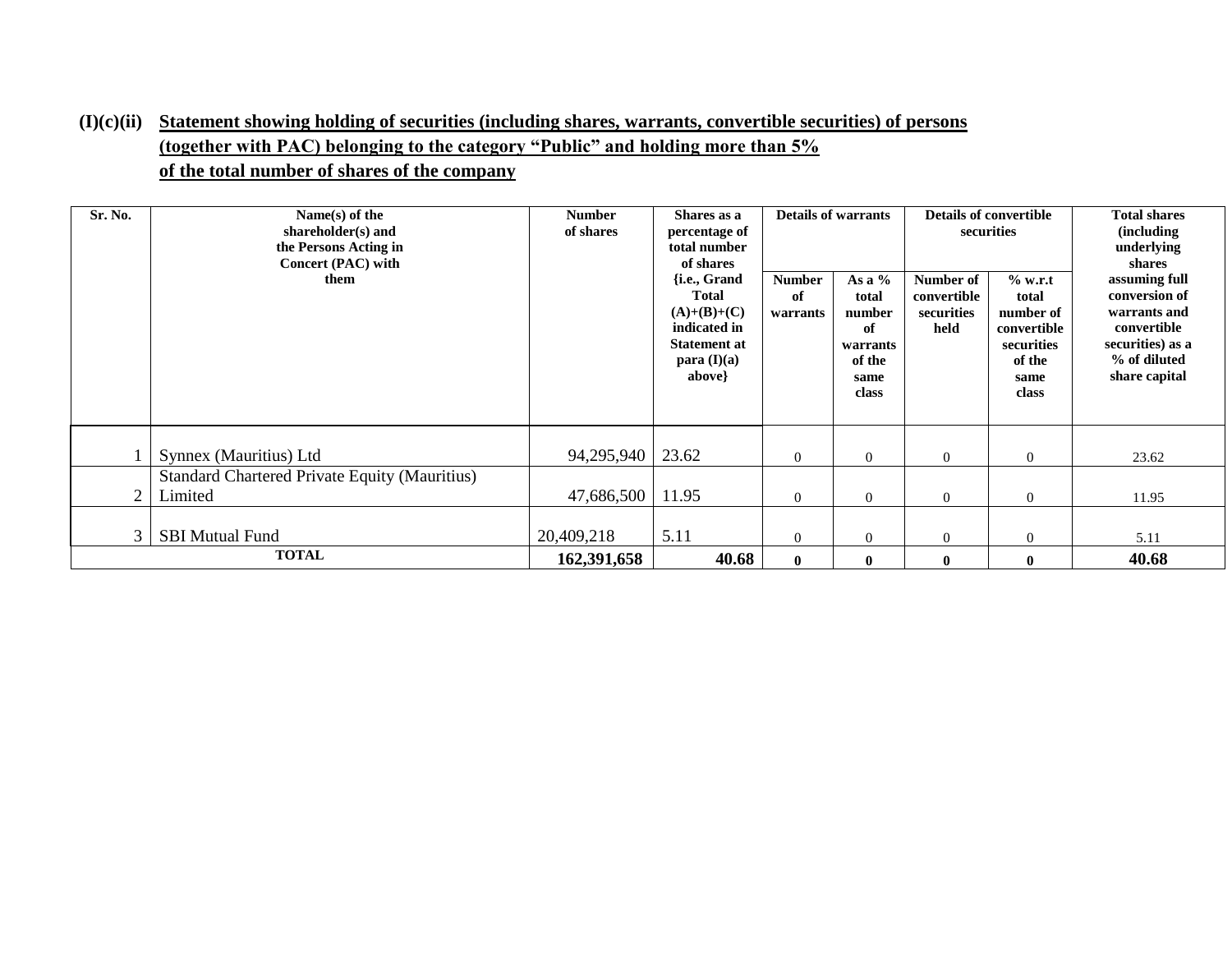#### **(II)(a) Statement showing details of Depository Receipts (DRs)**

| Sr. No. | Type of outstanding DR<br>(ADRs, GDRs, SDRs, etc.) | Number of<br>outstanding<br><b>DRs</b> | <b>Number of shares</b><br>underlying outstanding<br><b>DRs</b> | <b>Shares underlying outstanding</b><br>DRs as a percentage of total<br>number of shares {i.e., Grand<br>Total $(A)+(B)+(C)$ indicated in<br>Statement at para $(I)(a)$ above} |
|---------|----------------------------------------------------|----------------------------------------|-----------------------------------------------------------------|--------------------------------------------------------------------------------------------------------------------------------------------------------------------------------|
|         | <b>NIL</b>                                         |                                        |                                                                 | 0.00                                                                                                                                                                           |
|         | <b>TOTAL</b>                                       |                                        | 0                                                               | 0.00                                                                                                                                                                           |

**Statement showing holding of Depository Receipts (DRs), where underlying shares** 

**(II)(b) held**

**by "promoter/promoter group" are in excess of 1% of the total number of shares**

| Sr. No.      | Name of the DR Holder | <b>Type of</b><br>outstanding<br>DR (ADRs,<br>GDRs, SDRs,<br>etc.) | Number of<br>shares<br>underlying<br>outstanding<br><b>DRs</b> | <b>Shares underlying</b><br>outstanding DRs as a<br>percentage of total<br>number of shares { <i>i.e.</i> ,<br><b>Grand Total</b><br>$(A)+(B)+(C)$ indicated<br>in Statement at para<br>$(I)(a)$ above} |
|--------------|-----------------------|--------------------------------------------------------------------|----------------------------------------------------------------|---------------------------------------------------------------------------------------------------------------------------------------------------------------------------------------------------------|
|              | NIL                   | 0                                                                  | 0                                                              | 0.00                                                                                                                                                                                                    |
| <b>TOTAL</b> |                       |                                                                    | 0                                                              | 0.00                                                                                                                                                                                                    |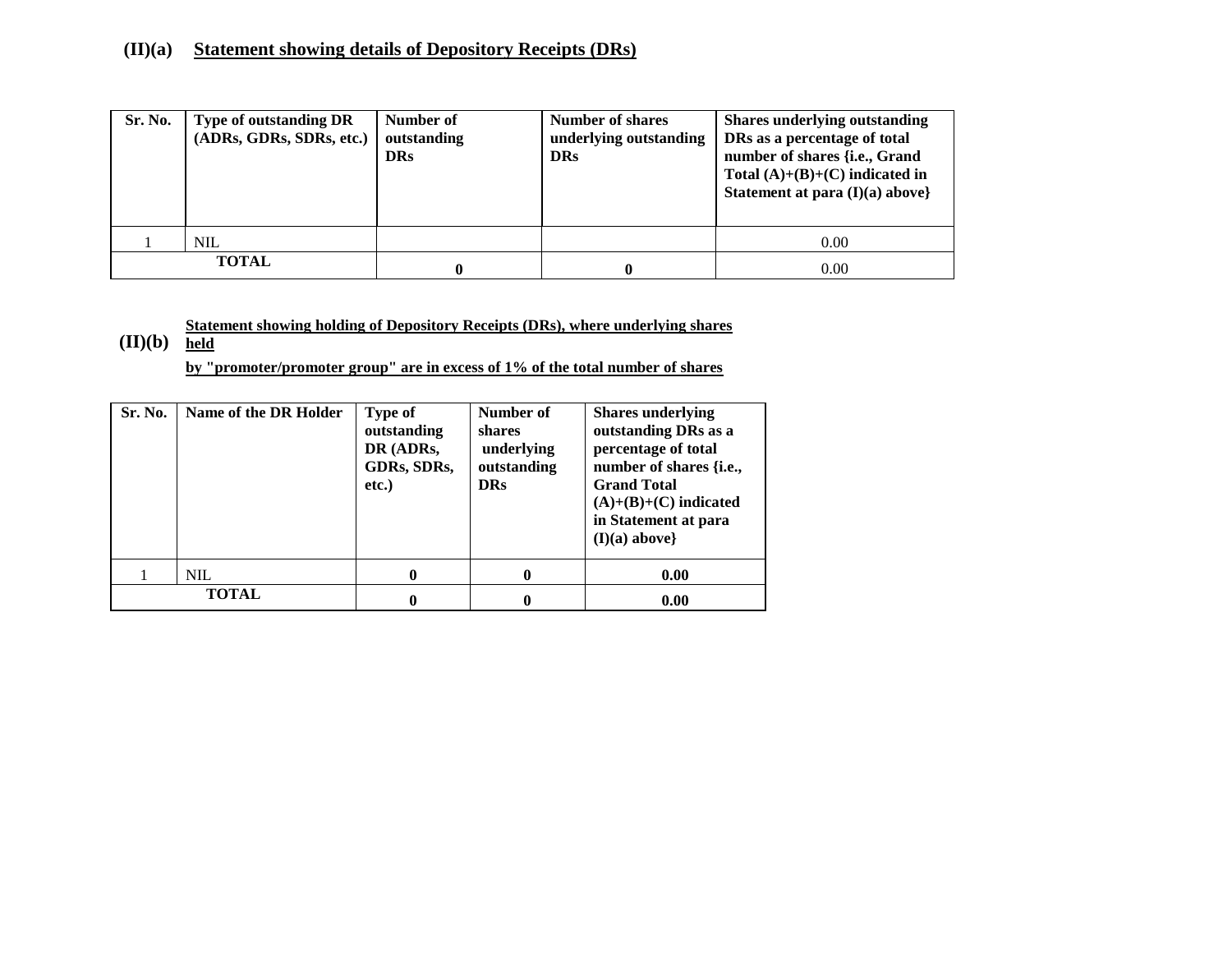# **(III)(a) Statement showing the voting pattern of shareholders, if more than one class of shares/ securities is issued by the issuer**

| <b>Category of</b><br><b>Shareholder</b> |                                                                                   |                  | <b>Number of voting Rights</b><br>held in each class of<br>securities |                  | <b>Total</b><br><b>Voting</b><br><b>Rights</b> | <b>Total Voting Rights</b> |                  |
|------------------------------------------|-----------------------------------------------------------------------------------|------------------|-----------------------------------------------------------------------|------------------|------------------------------------------------|----------------------------|------------------|
|                                          |                                                                                   |                  |                                                                       |                  |                                                | As a % of                  | As a % of        |
|                                          |                                                                                   | Class X          | Class Y                                                               | Class Z          |                                                | $(A+B)$                    | $(A+B+C)$        |
| (I)                                      | (II)<br><b>Shareholding of Promoter and Promoter Group</b>                        | (III)            | (IV)                                                                  | (V)              | (VI)                                           | (VII)                      | (VIII)           |
| (A)                                      |                                                                                   |                  |                                                                       |                  |                                                |                            |                  |
| (1)                                      | Indian                                                                            |                  |                                                                       |                  |                                                |                            |                  |
| a                                        | Individuals/Hindu Undivided Family                                                | $\boldsymbol{0}$ | $\boldsymbol{0}$                                                      | $\boldsymbol{0}$ | $\boldsymbol{0}$                               | $\mathbf{0}$               | $\mathbf{0}$     |
| b                                        | Central Government/ State Government(s)                                           | $\boldsymbol{0}$ | $\boldsymbol{0}$                                                      | $\overline{0}$   | $\overline{0}$                                 | $\boldsymbol{0}$           | $\overline{0}$   |
| $\mathbf{C}$                             | <b>Bodies Corporate</b>                                                           | $\overline{0}$   | $\Omega$                                                              | $\overline{0}$   | $\overline{0}$                                 | $\Omega$                   | $\Omega$         |
| d                                        | Financial Institutions/ Banks                                                     | $\overline{0}$   | $\theta$                                                              | $\overline{0}$   | $\Omega$                                       | $\Omega$                   | $\Omega$         |
| $\mathbf e$                              | Any Others(Specify)                                                               | $\boldsymbol{0}$ | $\boldsymbol{0}$                                                      | $\overline{0}$   | $\boldsymbol{0}$                               | $\boldsymbol{0}$           | $\boldsymbol{0}$ |
|                                          | Sub Total $(A)(1)$                                                                | $\Omega$         | $\overline{0}$                                                        | $\overline{0}$   | $\overline{0}$                                 | $\Omega$                   | $\overline{0}$   |
|                                          |                                                                                   |                  |                                                                       |                  |                                                |                            |                  |
|                                          | Foreign                                                                           |                  |                                                                       |                  |                                                |                            |                  |
|                                          | Individuals (Non-Residents Individuals/Foreign                                    |                  |                                                                       |                  |                                                |                            |                  |
| a                                        | Individuals)                                                                      | 0                | $\boldsymbol{0}$                                                      | 0                | $\boldsymbol{0}$                               | $\boldsymbol{0}$           | $\boldsymbol{0}$ |
| $\mathbf b$                              | <b>Bodies Corporate</b>                                                           | $\overline{0}$   | $\overline{0}$                                                        | $\overline{0}$   | $\boldsymbol{0}$                               | $\overline{0}$             | $\mathbf{0}$     |
| $\mathbf{C}$                             | Institutions                                                                      | $\overline{0}$   | $\overline{0}$                                                        | $\overline{0}$   | $\overline{0}$                                 | $\theta$                   | $\overline{0}$   |
| $\mathbf d$                              | Any Others(Specify)                                                               | $\overline{0}$   | $\overline{0}$                                                        | $\overline{0}$   | $\overline{0}$                                 | $\overline{0}$             | $\overline{0}$   |
|                                          | Sub Total $(A)(2)$                                                                | $\overline{0}$   | $\overline{0}$                                                        | $\overline{0}$   | $\overline{0}$                                 | $\Omega$                   | $\overline{0}$   |
|                                          | <b>Total Shareholding of Promoter</b><br>and Promoter<br>Group (A)= (A)(1)+(A)(2) | $\boldsymbol{0}$ | $\boldsymbol{0}$                                                      | $\boldsymbol{0}$ | $\boldsymbol{0}$                               | $\mathbf{0}$               | $\boldsymbol{0}$ |
| (B)                                      | <b>Public shareholding</b>                                                        |                  |                                                                       |                  |                                                |                            |                  |
| (1)                                      | <b>Institutions</b>                                                               |                  |                                                                       |                  |                                                |                            |                  |
| $\mathbf{a}$                             | Mutual Funds/UTI                                                                  | $\boldsymbol{0}$ | $\mathbf{0}$                                                          | $\boldsymbol{0}$ | $\overline{0}$                                 | $\boldsymbol{0}$           | $\boldsymbol{0}$ |
| $\mathbf b$                              | Financial Institutions Banks                                                      | $\boldsymbol{0}$ | $\boldsymbol{0}$                                                      | $\overline{0}$   | $\overline{0}$                                 | $\boldsymbol{0}$           | $\overline{0}$   |
| $\mathbf{C}$                             | Central Government/ State Government(s)                                           | $\boldsymbol{0}$ | $\boldsymbol{0}$                                                      | $\overline{0}$   | $\boldsymbol{0}$                               | $\boldsymbol{0}$           | $\boldsymbol{0}$ |
| $\rm d$                                  | Venture Capital Funds                                                             | $\overline{0}$   | $\overline{0}$                                                        | $\overline{0}$   | $\overline{0}$                                 | $\overline{0}$             | $\overline{0}$   |
| e                                        | <b>Insurance Companies</b>                                                        | $\overline{0}$   | $\overline{0}$                                                        | $\overline{0}$   | $\boldsymbol{0}$                               | $\boldsymbol{0}$           | $\mathbf{0}$     |
| $\mathbf f$                              | <b>Foreign Institutional Investors</b>                                            | $\overline{0}$   | $\overline{0}$                                                        | $\overline{0}$   | $\boldsymbol{0}$                               | $\boldsymbol{0}$           | $\boldsymbol{0}$ |
| g                                        | Foreign Venture Capital Investors                                                 | $\overline{0}$   | $\overline{0}$                                                        | $\overline{0}$   | $\overline{0}$                                 | $\overline{0}$             | $\boldsymbol{0}$ |
| h                                        | Any Other (specify)                                                               | $\boldsymbol{0}$ | $\boldsymbol{0}$                                                      | $\overline{0}$   | $\boldsymbol{0}$                               | $\boldsymbol{0}$           | $\boldsymbol{0}$ |
|                                          | Sub-Total $(B)(1)$                                                                | $\overline{0}$   | $\overline{0}$                                                        | $\overline{0}$   | $\overline{0}$                                 | $\overline{0}$             | $\overline{0}$   |